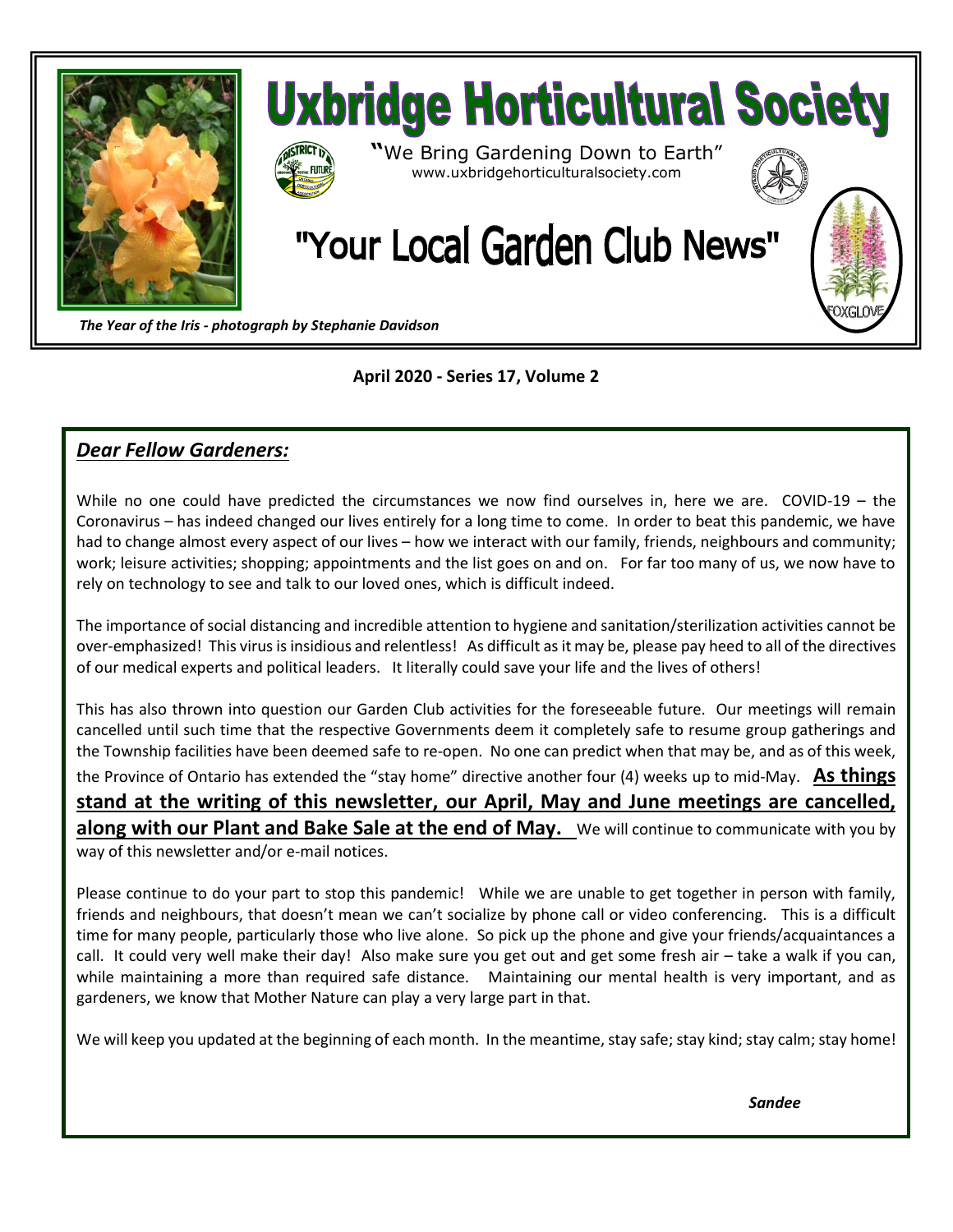# *In Memoriam – Gerda de Ruiter*

We would like to offer our sincere condolences to *Christiana Carter* and *Yvonne de Ruiter* on the passing of their beloved mother *Gerda de Ruiter* on April 3rd, 2020. *Gerda* passed away peacefully at home.

*Gerda* was a member of our Garden Club and a proud contributor to the Uxbridge Cottage Hospital Auxiliary, through the donation of her beautiful knitted goods. We will certainly all miss her beautiful smile!

A celebration of her life will take place at a future date at Low and Low Funeral home when it is safe for family and friends to gather together again.

At the request of the family, please do not send any flowers. If you wish, a donation to the Uxbridge Cottage Hospital would be appreciated. c/o: 4 Campbell Dr., PO box 5003, Uxbridge, ON L9P 1S4



# *Virtual Garden Tours on the Internet*

With our self-isolation, this is a great opportunity to take virtual tours of many of the public gardens in Canada and around the world. These can easily be accessed on YouTube. I encourage you to view the many beautiful and, in some cases, unusual, gardens! Simply go to "**YouTube**' and search under the name of the garden or "botanic gardens" and the name of a country you are interested in. Below are a few suggestions to get you started.

- **Butchart Gardens** Victoria, British Columbia, Canada
- **Royal Botanical Gardens** Burlington, Ontario, Canada
- **Montreal Botanical Gardens** Montreal, Canada
- **The Great Gardens of England**
- **Kew Gardens** London, England
- **Alhambra** Granada, Andalusia, Spain
- **Garden of Ninfa** Rome, Italy
- **Cairns Botanic Garden** Queensland, Australia
- **Royal Botanic Gardens** Sydney, Australia
- **Keukenhof Gardens** Amsterdam, Netherlands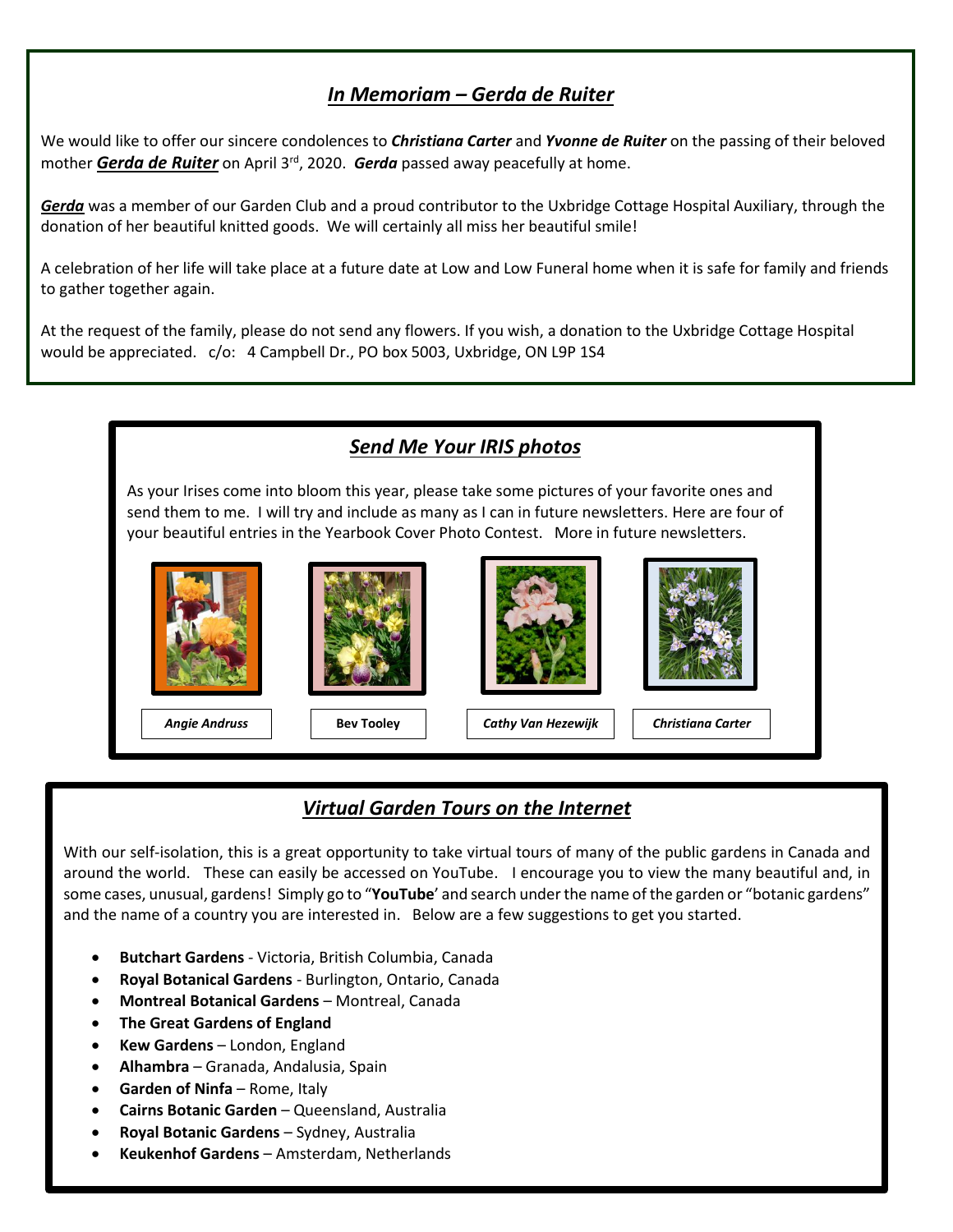# *Uxbridge Fall Fair 2020 Cancelled*

The Uxbridge Fall Fair Committee, after much deliberation, has made the decision to cancel the Uxbridge Fall Fair for 2020. This was not an easy decision, particularly given what an important and popular event the Uxbridge Fair is to the residents of Uxbridge, surrounding area and visitors from outside the immediate area. We regret having to make this decision but the health and safety of all Fair visitors, volunteers, sponsors, participants, vendors and service providers has to take precedence over all else.

The Uxbridge Horticulture Society and its many volunteers have always been valued supporters of the Fair and it's horticultural and agricultural exhibits and events. The Fair Board would like to express their sincere thank-you for this ongoing support!

We are planning to be back in 2021 with a bigger and better Fair! We wish you and your families good health, and thank you again for your support!

*Bev Latva*

#### *Local Resources to Assist You*

There are numerous local resources available to you through this very difficult and challenging time. Absolutely one of THE very best sources of information is the website and communications by Dr. Jennifer Wilson and Dr. Carlye Jensen and the other health care professionals at the Uxbridge Health Care Centre and the Uxbridge Cottage Hospital. I encourage you to check their website at:

#### <https://www.uxbridgehealth.ca/>

In addition, the Uxbridge Cosmos has also published a **"Local Resources to Assist"** section in their publication which provides information on:

**Local Residents and Organizations Offering Assistance** such as Vince's, Zehr's and Walmart; several pharmacies offering home delivery; Uxbridge Helping Hands at [uxbridgehelpinghand@gmail.com;](mailto:uxbridgehelpinghand@gmail.com) and Community Care Uxbridge at 905-852-7445.

**Reliable up-to-date Sources on Health** such as Uxbridge Health Care Centre (above); Durham Region Local Health at durham.ca/NovelCoronavirus ; Government of Ontario public health at covid-19.ontario.ca/ ; Government of Canada at canada.ca/en/public-health.

**Government Support for Coping** such as Mental Health Online Support at Ontario.ca/mental\_health; Price-gouging Reporting at Ontario.ca/form/report-price-gouging; Durham Region Support for Vulnerable Residents at durham.ca/covid-19-community-resources;

**Regional Support for Local Businesses** such as up-to-date List of Essential Businesses at ontario.ca/page/list-essentialworkplaces; Durham Region Resources for Businesses at investdurham.ca/covidresponse; Federal Government Support for Businesses at canada.ca/economic-response-plan.

### *Support our Local Businesses*

There has never been a more important time to support our local businesses! While some have closed completely, others are open for phone and on-line orders. Next month's newsletter will have a list of all of our sponsors for this year, but we encourage you to support not only those who support us, but also all the businesses in our communities. If you are not sure if a particular business is open and you are not an internet user, please pick up the phone and give them a call. **Please support the businesses in our community!**